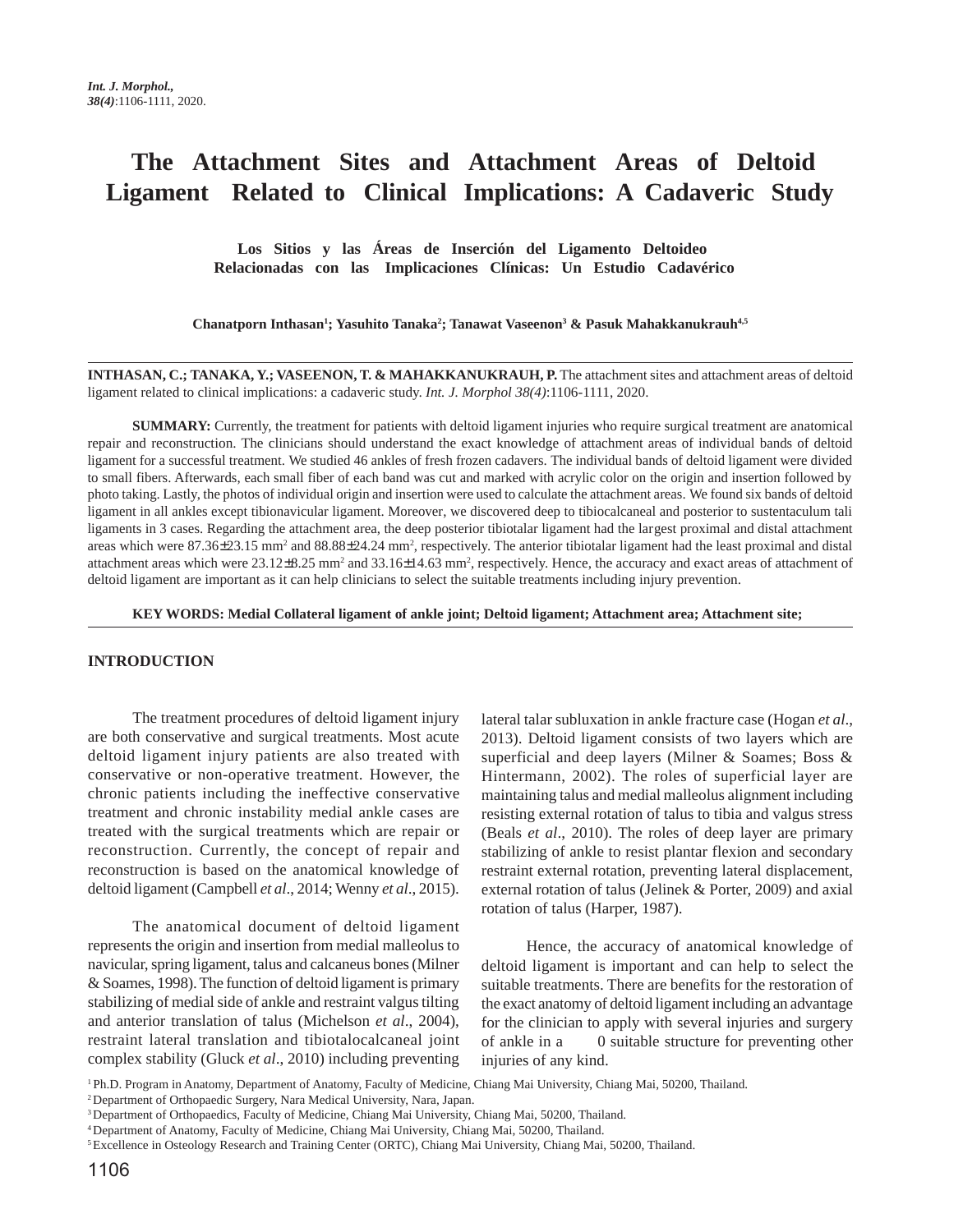## **MATERIAL AND METHOD**

Forty-six fresh ankles, donated from Department of Anatomy, Faculty of Medicine, Chiang Mai University, Chiang Mai, Thailand, were randomly dissected. This study was ethically approved by the Research Ethics Committee, Faculty of Medicine, Chiang Mai University (Study code: ANA-2561-05229). The cadavers were sufficient in quality and had no evidence of surgical intervention at the ankle. The superficial structures were carefully removed to identify the location of origin and insertion of deltoid ligament. The deltoid ligament was separated into superficial and deep layers. The superficial layer had 4 bands and deep layer had 2 bands. Each band of the deltoid ligament was evaluated and divided into small bundles, for approximately 2-5 bundles per each band followed the orientation of ligament fiber. After dividing ligament, the distal attachment of each small bundle was cut and marked with the acrylic color followed by color blowing. After the color dried, the steel balls size 3 mm were embedded in the closed origin and insertion attachment areas. For the image process, the origin and insertion of each band were set in the perpendicular direction with the camera followed by taking a photo. The size of steel balls in all pictures of attachment areas was measured out to be the pixel value. The attachment areas were marked with color at each attachment area by using Adobe Photoshop program, and the attachment areas of deltoid ligament were measured using Image J program. The data of steel balls size and attachment areas were recorded and calculated using Microsoft Excel. Later, the results were shown mean±SD, range of minimum and maximum values.

## **RESULTS**

In all forty-six ankles, we found 6 bands of deltoid ligament and 2 variational bands namely tibionavicular ligament (TNL), tibiospring ligament (TSL), tibiocalcaneal ligament (TCL), superficial posterior tibiotalar ligament (sPTTL), anterior tibiotalar ligament (ATTL) and deep posterior tibiotalar ligament (dPTTL) including deep to tibiocalcaneal ligament (dTCL) and posterior to sustentaculum tali (PST). The deltoid ligament was separated into superficial and deep layers by adipose tissue in all ankles. The 6 bands of deltoid ligament were identified in forty-six ankles (100 %) except TNL. TNL which was identified only 26 ankles (56.52 %). Moreover, dTCL found 2 ankles (4.35 %) and PST found only 1 ankle (2.17 %).

**Attachment sites:** The proximal attachment of deltoid ligament attached from medial malleolus to insert at the different distal attachments was shown in Tables I and II. The proximal attachments of each band of the superficial layer overlapped with each other. Moreover, the distal attachment sites overlapped some bands namely TNL, TSL, sPTTL and dPTTL.

**Attachments areas:** The most proximal and distal attachment areas of individual bands of deltoid ligament at the tibia was dPTTL. The least proximal and distal attachment areas was ATTL. All bands of deltoid ligament had more the distal attachment areas than the proximal attachment areas except TSL. More information of attachment areas in our study was shown in Figures 1, 2 and 3.

| Table I. Proximal attachment sites of individual bands of deltoid ligament. |
|-----------------------------------------------------------------------------|
|-----------------------------------------------------------------------------|

| Ligament     | Proximal attachment sites                                                                         |                                                         |                                                                                                    |  |  |  |
|--------------|---------------------------------------------------------------------------------------------------|---------------------------------------------------------|----------------------------------------------------------------------------------------------------|--|--|--|
|              | Milner & Soames, 1988                                                                             | Panchani et al., 2014                                   | Our study, 2019                                                                                    |  |  |  |
| TNL          | Ant. border of Ant. colliculus                                                                    | Ant. aspect of medial malleolus                         | Anteromedial aspect of Ant. colliculus                                                             |  |  |  |
| <b>TSL</b>   | Medial malleolus                                                                                  | Between TCL&TNL                                         | Ant. aspect of Ant. colliculus                                                                     |  |  |  |
| <b>TCL</b>   | Medial surface of Ant. colliculus                                                                 | Medial aspect of medial malleolus                       | Ant. aspect of Ant. colliculus                                                                     |  |  |  |
| <b>sPTTL</b> | Medial surfaces of Post. colliculus<br>& Post. part of Ant. colliculus                            | Posteromedial aspect of medial<br>malleolus             | Post, part of Ant. colliculus to anteromedial<br>part of Post. colliculus                          |  |  |  |
| ATTL         | Ant. colliculus & intercollicular<br>groove                                                       | Anteromedial aspect of medial<br>malleolus              | Most Inf. aspect of Ant. colliculus                                                                |  |  |  |
| dPTTL        | Intercollicular groove, Post.<br>surface of Ant. colliculus & Ant.<br>surface of Post. colliculus | Deep to sPTTL and shared Prox.<br>attachment with sPTTL | Post. aspect of Ant. colliculus.<br>intercollicular groove $\&$ Ant. aspect<br>of Post. colliculus |  |  |  |
| dTCL         |                                                                                                   | Between ATTL & dPTTL                                    | Between ATTL and sPTTL (1 ankle)<br>Post. to ATTL, deep to sPTTL & TNL                             |  |  |  |
| PST          |                                                                                                   | Shared proximal attachment with<br>TCL                  | Deep and Post. to TCL                                                                              |  |  |  |

Abbreviations: Ant. = anterior; Inf. = inferior; Post. = posterior.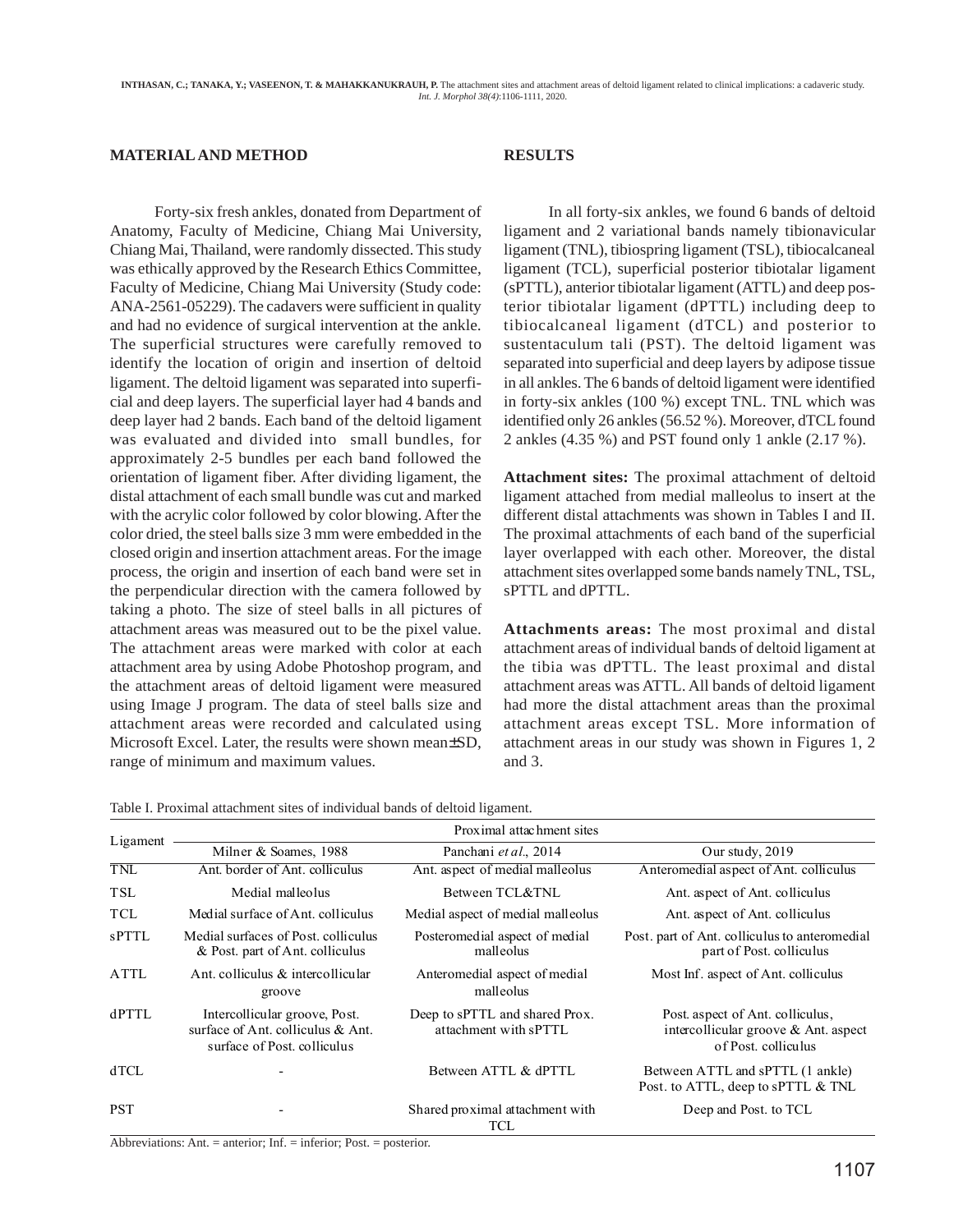| Ligament             | Distal attachment sites                                                                                                |                                                                      |                                                                                                    |  |  |  |  |
|----------------------|------------------------------------------------------------------------------------------------------------------------|----------------------------------------------------------------------|----------------------------------------------------------------------------------------------------|--|--|--|--|
|                      | Milner & Soames, 1988                                                                                                  | Panchani et al., 2014                                                | Our study, 2019                                                                                    |  |  |  |  |
| TNL                  | Dorsomedial aspect of navicular and<br>spring lig.                                                                     | Dorsomedial aspect of navicular                                      | dorsomedial aspect of navicular and<br>spring lig. (deep to TSL)                                   |  |  |  |  |
| TSL                  | Sup. margin of spring lig.                                                                                             | Sup. margin of spring lig.                                           | Sup. margin of spring lig.                                                                         |  |  |  |  |
| <b>TCL</b>           | Medial margin of sustentaculum tali<br>(some fiber: spring lig.)                                                       | Sup. aspect of sustentaculum tali.                                   | Sup. aspect of sustent aculum tali.<br>(some case: talus)                                          |  |  |  |  |
| <b>sPTTL</b>         | Medial talar tubercle and<br>sustentaculum tali                                                                        | Supero-posterior aspect of talus.                                    | Postero-inferior<br>medial<br>aspect<br>at<br>tubercle of talus                                    |  |  |  |  |
| <b>ATTL</b><br>dPTTL | Medial surface of talus.<br>Medial surface of talus under tail of<br>articular facet (posteromedial talar<br>tubercle) | Supero-anterior aspect of talus<br>Shared Dis. attachment with sPTTL | Ant. part of body of talus<br>Medial tubercle of talus<br>(deep to<br>sPTTL)                       |  |  |  |  |
| <b>dTCL</b>          |                                                                                                                        | Supero-medial aspect of talus between<br>ATTL & dPTTL                | Between ATTL & sPTTL                                                                               |  |  |  |  |
| <b>PST</b>           |                                                                                                                        | Medial surface of calcaneus                                          | Medial side of calcaneus for Ant. part<br>and Inf. to distal attachment of sPTTL<br>for Post. part |  |  |  |  |

Table II. Distal attachment sites of individual bands of deltoid ligament.

Abbreviations: Ant. = anterior; Inf. = inferior; lig. = ligament; Post. = posterior.

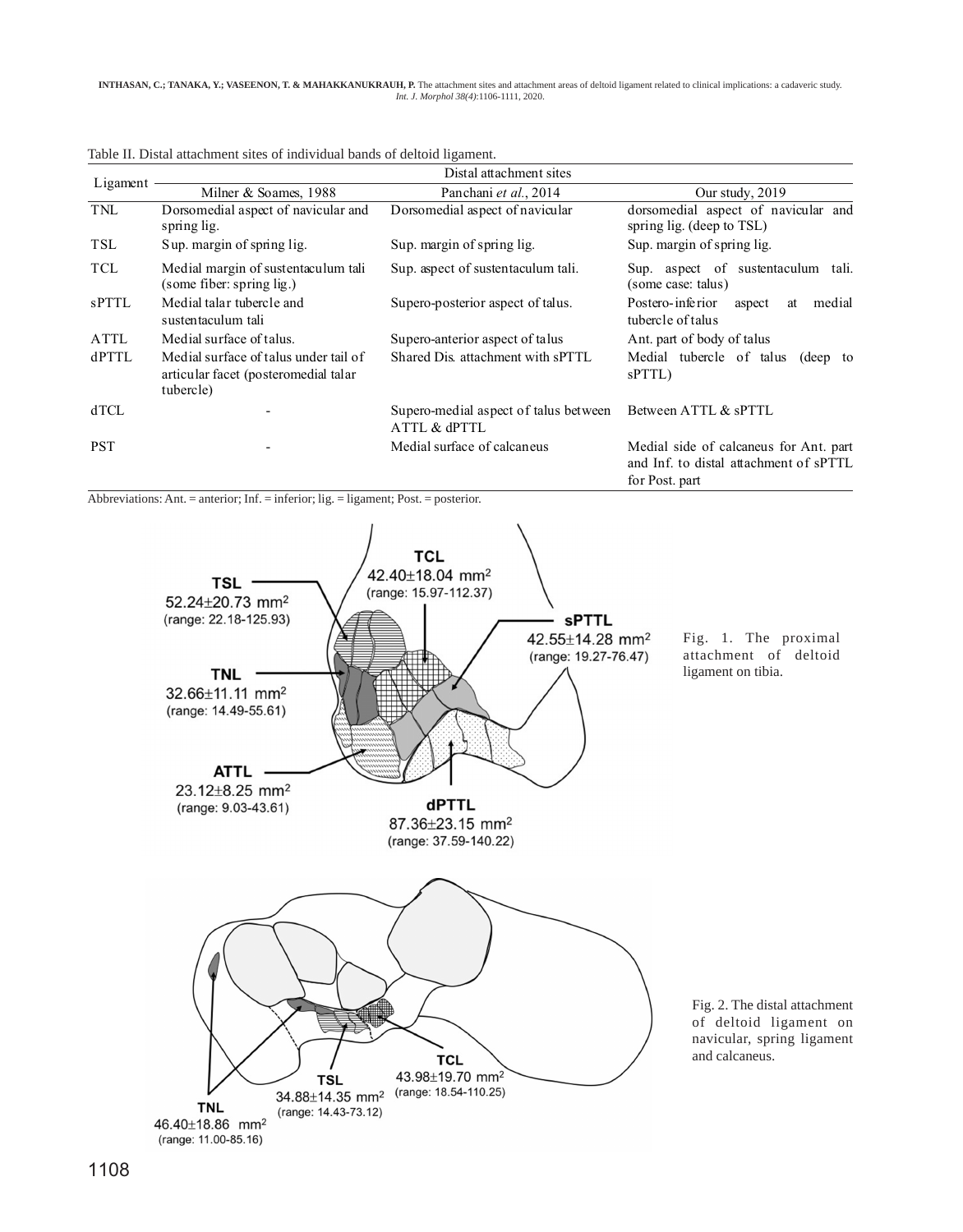**INTHASAN, C.; TANAKA, Y.; VASEENON, T. & MAHAKKANUKRAUH, P.** The attachment sites and attachment areas of deltoid ligament related to clinical implications: a cadaveric study. *Int. J. Morphol 38(4)*:1106-1111, 2020.



Fig. 3. The distal attachment of deltoid ligament on talus.

### **DISCUSSION**

The number of individual bands of deltoid ligament showed some differences. We found that the superficial layer was composed of 4 individual bands which were TNL, TSL, TCL and sPTTL. In the deep layer, 2 bands which were ATTL and dPTTL were found. There are constant findings in all ankles except TNL. The results had different information from the previous studies (Milner & Soames; Boss & Hintermann; Campbell *et al*.; Panchani *et al*., 2014; Cromeens *et al*., 2015). Furthermore, we found the additional bands such as dTCL and PST which were similar to Panchani *et al*. They found more dTCL and PST than in our studies.

Attachment sites of individual bands of deltoid ligament and variation bands were attached from tibia to navicular, spring ligament, calcaneus and talus. The results of the previous studies compared to ours were shown in Tables I and II. The most attachment sites of deltoid ligament in the previous studies and our study showed the similar attachment sites. However, some bands of deltoid ligament had the different attachment sites. The similarity and difference of attachment sites of several studies may lead to change the functions of ankle joint (Hogan *et al*.).

Attachment areas of individual bands of deltoid ligament in our study compared to previous results were shown in Table III. In my opinion, the reason of different attachment areas of deltoid ligament can probably be due to the different method and the number of ankles in these studies (Cromeens *et al*.). Although our study used similar dissection method (Boss & Hintermann), it had the different point as our study divided the individual bands of deltoid ligament to small fibers, which was easy and not complicated to study. Therefore, the results of attachment areas showed the different values; however, these results had the same

directions. Furthermore, the divided small fibers may improve the knowledge of clinicians for apply to biomechanics, repair or reconstruction of deltoid ligament in the future.

The patients who have large or complete deltoid ligament tears including primary failure patients and chronic medial ankle instability will be treated with the surgical deltoid ligament repair or reconstruction (Haddad *et al*., 2010). Furthermore, the posterior tibial tendon dysfunction or pathology which leads to dynamic instability can reach to failure of deltoid ligament repair (Hintermann, 2003). The patients of posterior tibial tendon injury, total ankle arthroplasty and adult-acquired flatfoot deformity require the surgical treatment in order to manage the deltoid ligament (Bluman & Myerson, 2007; Haddad *et al*., 2007; Ellis *et al*., 2010). The surgical treatment leads to the correct position of foot, whereas post-operate patients of surgical treatment may have the deformity. This reason leads to the anatomical knowledge of deltoid ligament, which is interesting (Patil *et al*., 2007). The reconstruction procedure focuses on each band of deltoid ligament. Currently, the clinicians do not know what the most important individual bands of deltoid ligament for repair or reconstruction are. Moreover, the success rate of deltoid ligament reconstruction is unpredictably and has not shown in clinical aspect. The lack of knowledge and data of the exact origin and insertion areas of individual bands of deltoid ligament leads to low reliability of treatment results. Therefore, the clinicians should know and understand the normal anatomy and the exact attachment areas of deltoid ligament for correct deltoid ligament, which in turn leads to successful treatment and apply with the clinicians to biomechanics, repair or reconstruction of deltoid ligament in the future.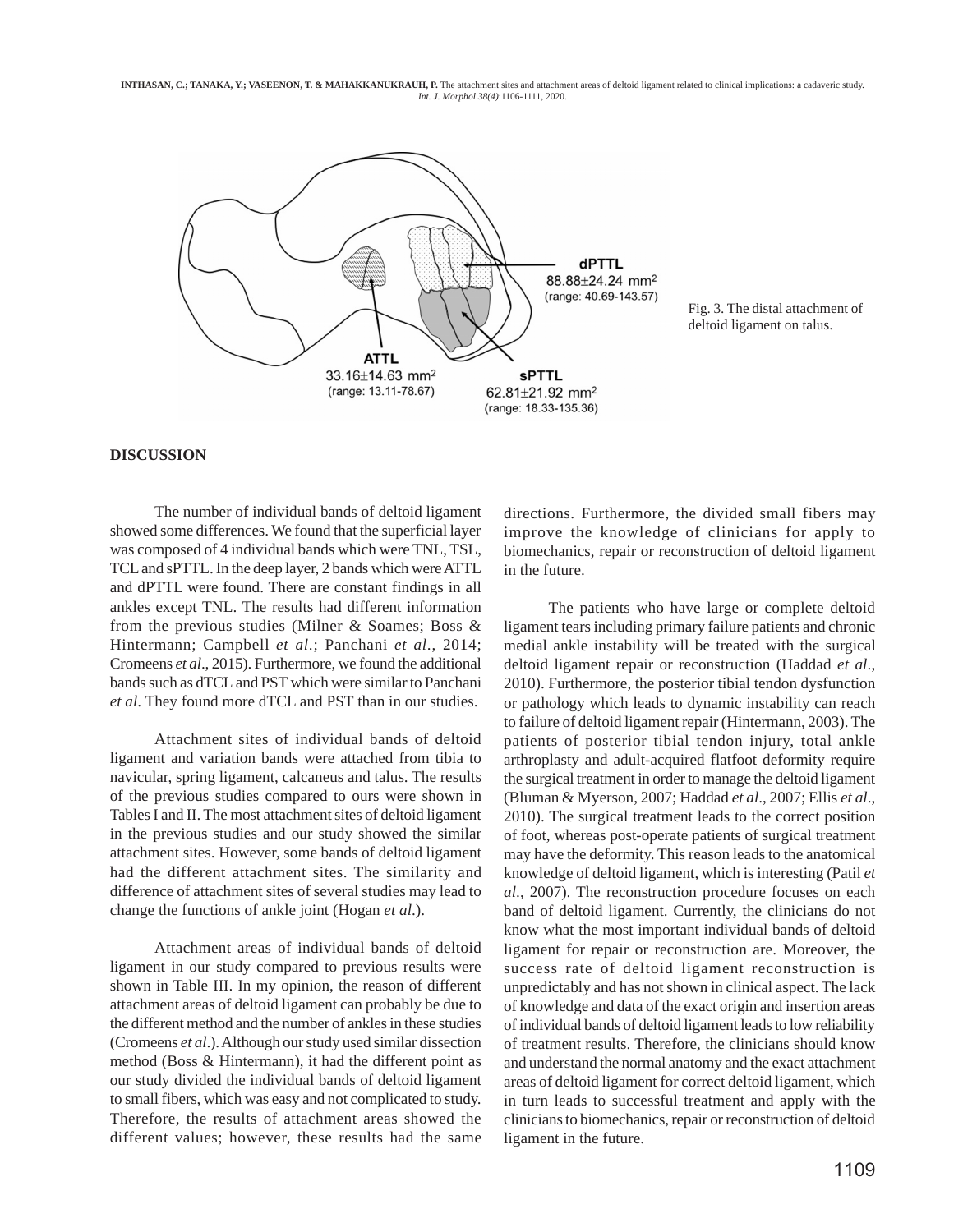|              | <b>Studies</b>             |                 |                          |               |                                                                                                                                     |                                                      |                   |                   |
|--------------|----------------------------|-----------------|--------------------------|---------------|-------------------------------------------------------------------------------------------------------------------------------------|------------------------------------------------------|-------------------|-------------------|
| Ligament     | Boss & Hintermann,<br>2002 |                 | Campbell et<br>al., 2014 |               | Cromeens et al., 2015                                                                                                               |                                                      | Our study, 2019   |                   |
|              | Prox.<br>areas             | Dis. areas      | Prox.<br>areas           | Dis.<br>areas | Prox. areas                                                                                                                         | Dis. areas                                           | Prox. areas       | Dis. areas        |
| TNL          | NR.                        | NR.             | 54.0                     | 109.5         | Tibiocalcaneo-navicular                                                                                                             | Tibiocalcaneo-navicular                              | $32.66 \pm 11.11$ | $46.40 \pm 18.86$ |
| <b>TSL</b>   | $21.3 \pm 10.1$            | $34.2 \pm 17.7$ | 59.1                     | NR.           | lig.                                                                                                                                | lig.                                                 | $52.24 \pm 20.73$ | 34.88±14.35       |
| <b>TCL</b>   | $17.1 \pm 9.4$             | $19.8 \pm 10.9$ | 29.4                     | 52.1          |                                                                                                                                     |                                                      | $42.40 \pm 18.04$ | $43.98 \pm 19.70$ |
| <b>sPTTL</b> | $13.8 \pm 5.5$             | $16.7 \pm 7.3$  | 31.7                     | 38.3          | $32.34 \pm 17.68$                                                                                                                   | $26.39 \pm 17.42$<br>(Calcaneus:<br>$21.27 \pm 2.25$ | $42.55 \pm 14.28$ | $62.81 \pm 21.92$ |
| <b>ATTL</b>  | $14.8 \pm 14.5$            | $25 \pm 25.8$   | 54.5                     | 87.6          | $14.85 \pm 5.37$                                                                                                                    | $20.61 \pm 12.71$                                    | $23.12\pm8.25$    | $33.16 \pm 14.63$ |
| dPTTL        | $24.3 \pm 21.9$            | $38.8 \pm 38.7$ | 102.0                    | 129.6         | $111.65 \pm 27.42$                                                                                                                  | 140.89±41.93                                         | $87.36 \pm 23.15$ | 88.88±24.24       |
| dTCL         | NR.                        | NR.             | NR.                      | NR.           | NR.                                                                                                                                 | NR.                                                  | 14.56±12.99       | $19.57 \pm 12.01$ |
| <b>PST</b>   | NR.                        | NR.             | NR.                      | NR.           | NR.<br>$\Lambda$ blance is the contract of $\Lambda$ is considered. $\Lambda$ in the second of $\Lambda$ is the second of $\Lambda$ | NR.                                                  | 8.87              | 13.42             |

Table III. Attachment areas of individual bands of deltoid ligament<sup>1</sup>.

Abbreviations: Dis. = distal; lig. = ligament; NR = not reported; Prox. = proximal.

<sup>1</sup>Values are in square millimeters (mm<sup>2</sup>) and presented as mean $\pm$ SD.

## **CONCLUSION**

We found 6 bands of deltoid ligament in all ankles except TNL. Furthermore, we found variation ligaments such as dTCL and PST. The deltoid ligament attached from medial malleolus to navicular, spring ligament, calcaneus and talus. The most proximal and distal attachment areas were dPTTL, whereas the ATTL had the least proximal and distal attachment areas. The detailed data in this study will help the clinicians about biomechanics, diagnosis and improving knowledge of anatomical repair and anatomical reconstruction techniques of deltoid ligament.

### **ACKNOWLEDGEMENTS**

We would like to thank the research administration section, Faculty of Medicine, Chiang Mai University for their financial support of this project (Research ID: ANA-2561- 05229). Importantly, we would love to pay a tribute of respect to the persons who donated their bodies for the improvement of education and research.

**INTHASAN, C.; TANAKA, Y.; VASEENON, T. & MAHAKKANUKRAUH, P.** Los sitios y las áreas de inserción del ligamento deltoideo relacionados con las implicaciones clínicas: un estudio cadavérico. *Int. J. Morphol 38(4)*:1106-1111, 2020.

**RESUMEN:** Actualmente, el tratamiento para pacientes con lesiones del ligamento colateral medial de la articulación talocrural (ligamento deltoideo), que requieren tratamiento quirúrgico es la reparación y reconstrucción anatómica. Los médicos, para un tratamiento exitoso, deben conocer exactactamente las áreas de inserción de las partes de ligamento deltoideo. Estudiamos 46 tobillos de cadáveres congelados frescos. Las bandas individuales del ligamento deltoideo se dividieron en fibras pequeñas. Posteriormente, cada pequeña fibra de cada banda se cortó y marcó con color acrílico en el origen y la inserción, seguido de la toma de fotografías. Por último, las fotos de origen e inserción individuales se utilizaron para calcular las áreas. Encontramos seis bandas de ligamento deltoides en todos los tobillos, excepto el ligamento tibionavicular. Además, descubrimos en profundidad hasta los ligamentos tibiocalcaneaos y posteriores al *sustentaculum tali* en 3 casos. Con respecto al área de inserciónn, la parte tibiotalar posterior profundamente tenía las áreas de inserción proximal y distal más largas, que eran 87.36 ±  $23.15$  mm<sup>2</sup> y  $88.88 \pm 24.24$  mm<sup>2</sup>, respectivamente. La parte tibiotalar anterior del ligamento deltoideo tpresentaba áreas de unión menos proximales y distales  $23.12 \pm 8.25$  mm<sup>2</sup> y 33.16  $\pm$ 14.63 mm2 , respectivamente. Por lo tanto, la precisión y las áreas exactas de inserción del ligamento deltoideo de la articulación talocrural son importantes, ya que pueden ayudar a los médicos a seleccionar los tratamientos adecuados, incluida la prevención de lesiones.

**PALABRAS CLAVE: Ligamento colateral medial de la articulación talocrural; Ligamento deltoides; Área de inserción.**

### **REFERENCES**

Beals, T. C.; Crim, J. & Nickisch, F. Deltoid ligament injuries in athletes: techniques of repair and reconstruction. *Oper. Tech. Sports Med., 18(1)*:11-7, 2010.